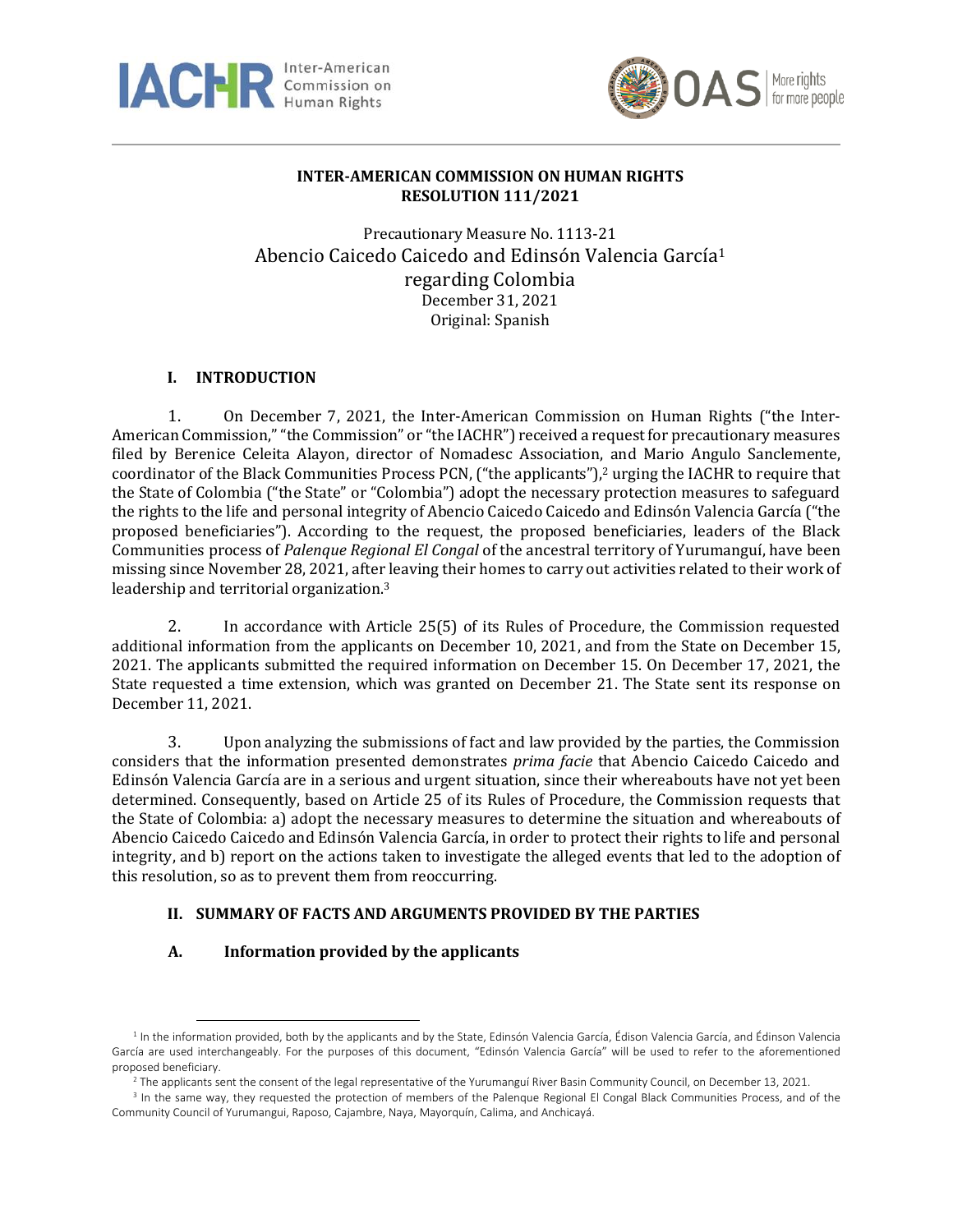



4. About 3,000 inhabitants allegedly live in the Yurumanguí river basin in thirteen villages (*veredas*), <sup>4</sup> organized in the Community Council of the Yurumanguí River Basin. The applicants indicated that for more than two decades they had been able to prevent the use of crops for illicit use, which has led to threats, persecution, and harassment by armed actors. According to the applicants, in order 005 of 2009 of the Constitutional Court of Colombia, through the Second Review Chamber, it was emphasized that the collective territories on the Yurumanguí River are part of a group that must be guaranteed specific plans for prevention, care, and protection. According to the applicants, it was indicated that they are "subjects of special protection" within the framework of the public policy of attention to internal forced displacement.

5. According to the request, the proposed beneficiaries are identified as leaders of the Black Communities process *Palenque Regional el Congal*, highly recognized for their leadership and territorial defense in the rural area of Buenaventura:

- Abencio Caicedo Caicedo is delegate by the Governing Board of the Yurumanguí River Community Council to the Conflict Resolution Team; and
- Edinsón Valencia García is Coordinator of Control and Surveillance of the APONURY Territorial Ethnic Organization of the Yurumanguí River.

6. According to the applicants, the two identified persons have been reported missing since November 28, 2021, when they left their homes to carry out activities related to their leadership and territorial organization work and have not returned to date. The request states that the Black Communities Process (PCN) and the Afro-Colombian National Peace Council (CONPA) issued a public statement on December 1, 2021, informing the national and international community requesting "any actor that for any circumstance has withheld them returning them to their territory and in the same way, the competent bodies take the pertinent steps to safeguard the life and honor of the members of the Yurumanguí Community Council."

7. On December 2, 2021, the case was reported to the Office of the Attorney General of the Nation, the Office of the Ombudsperson, the Office of the Inspector General, and the Presidency of the Republic, in order to carry out urgent search efforts and activate the Urgent Search Mechanism. Similarly, the multilateral organizations that have followed up on the situation in the Pacific, the Buenaventura district, and especially the ancestral riverside territories such as the Yurumanguí River were also alerted. On December 6, 2021, the nation's Deputy Attorney General was asked to activate the urgent search mechanism. According to the applicants, there exists information that purportedly indicates that the bodies of the proposed beneficiaries are in the Micay river, Zaragoza village.

8. The request specifies that the rural area of Buenaventura has conditions of vulnerability due to the increasing conflict that places the lives of the civilian population at risk, a situation that has been denounced and alerted by various national and international entities. As a background, it was indicated that between January 30 and February 2, 2020, a "Humanitarian Mission Buenaventura 2020" 5

<sup>4</sup> El Encanto, Barranco, Primavera, Veneral, Papayo, San Miguel, San Jerónimo, El Queso, San José, San Antonio, Águila, San Antoñito, and Juntas.

<sup>5</sup> According to the applicants, this Mission had the participation of the *Somos Defensores* Programs, the Observatory of Social Realities of the Archdiocese of Cali, the Peace and Reconciliation Foundation Pacific Office, the Association of Afro-descendant Women of North Cauca - ASOM, the Association of Community Councils of Norte del Cauca - ACONC, Group of Academics in Defense of the Pacific, the Naya River Community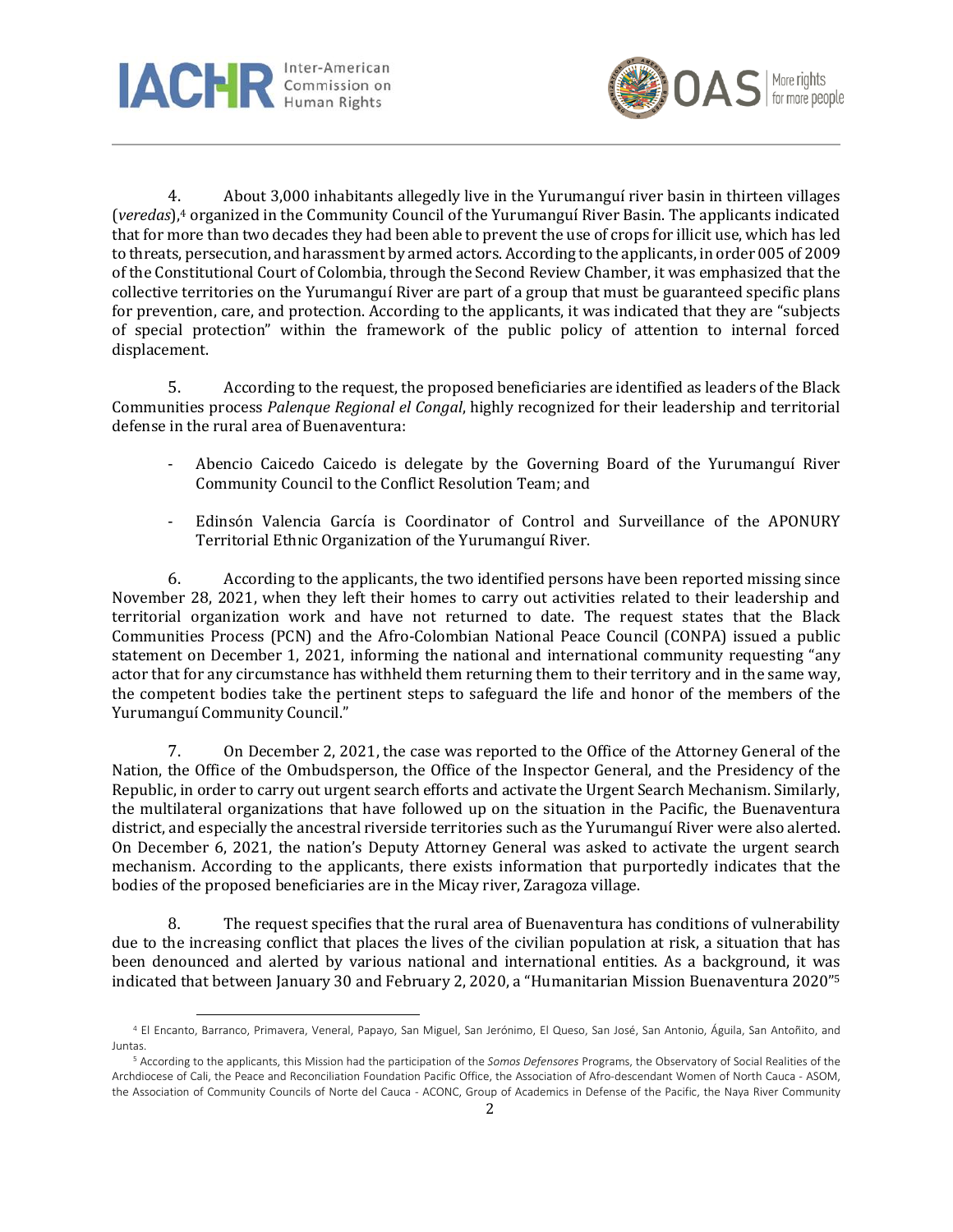



verified the conditions of vulnerability due to the increasing conflict resulting from the presence of the ELN, the FARC dissidents, paramilitary groups, the National Army, and unidentified war actors.

9. From January to March, 2021, territorial, regional, national, and international organizations reportedly warned about the confinement and possible displacement of the communities of the Community Council of the Yurumanguí River, as a result of the escalation of the conflict that has been going on since the signing of the Peace agreement. Between February 22 and 23, 2021, a "National and International Mission for On-Site Verification S.O.S. Buenaventura" was developed, <sup>6</sup> which allegedly found:

"[I]n relation to the armed structures, testimonies and evidence were received that account for the permanence of paramilitary structures and organized armed groups linked to these structures, the collusion and tolerance of the Police and the Marine Corps with them, and the armed presence of the FARC dissidents and the ELN denounced for violations of IHL. During the meetings, mention was reiterated about the historical factors in the political and economic sphere that determine the violence in Buenaventura, the notion of development based on the business of port expansion and associated megaprojects that threaten social and community life, cultural identity, territorial autonomy, natural resources, and territories won from the sea."

10. More recently, a "Humanitarian Accompaniment Mission in the Yurumangui, Cajambre and Raposo Rivers," carried out from November 17 to 20, 2021, reportedly verified the direct attacks on the leaderships that exercise governance and autonomy in the territory. For its part, the Office of the Ombudsperson of Colombia has reiterated in recent years, in at least 8 early warnings, the risk experienced by the Buenaventura territory in its urban and rural areas as the ancestral territory of Yurumanguí. According to early warning 003 of 2021 of the Ombudsperson's Office, it was found that human rights defenders, indigenous persons, and Afro-descendant social leaders are purportedly subjected to various forms of violence. According to the request, despite the work of verification, monitoring, and especially reporting by the communities, human rights organizations, and the Black Communities Process, their recommendations have not been taken into account, formulated, or executed by the Colombian State.

#### **B. Response from the State**

11. The State of Colombia reported that, when searching the mission systems, it was verified that, with respect to the facts alleged by the applicants, an investigation is being carried out into the crime of forced disappearance (Art. 165 of the Criminal Code of Colombia), which is in the active investigation stage and under the charge of the Specialized Prosecutor (4) assigned to the Valle del Cauca Directorate.

Council, the Calima River Community Council, the Cajambre River Community Council, the Association of Territories Gained from the Sea, Hearth Alliance, Consorcio Mapa, Red of brotherhood and solidarity with Colombia, Indigenous and Black Women Returning Together to the Root, Ethnic Commission for Peace and the Defense of Territorial Rights, Cimarrona Guard, Telepacífico. As companions, the Pacific Regional Ombudsman, MAPP OEA, and the Office of the Attorney General of the Nation attended.

<sup>&</sup>lt;sup>6</sup> According to the applicants, the mission was coordinated by social organizations, human rights organizations, and International Peace Brigades, inwhich delegatesfrom the diplomatic missions of the European Union, United Kingdom, Norway, France, Germany, Sweden, and Ireland, the Colombian office of the United Nations High Commissioner for Human Rights, together with representatives of the United Nations Verification Mission II, the international organizations OXFAM, ACT Swedish Church, Peace with Dignity, Lawyers Without Borders - Canada and the Network of Brotherhood and Solidarity with Colombia Redher.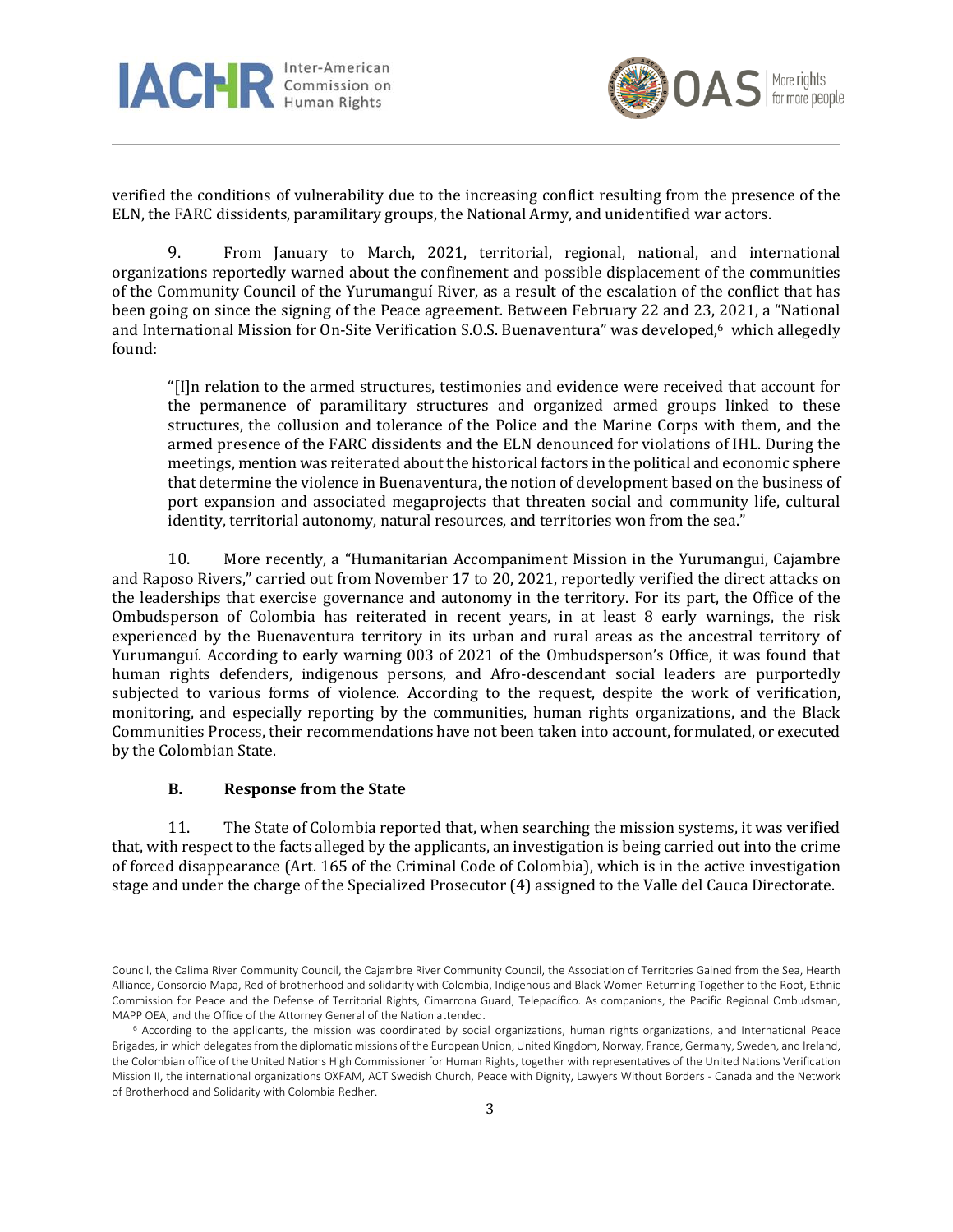



12. The National Protection Unit (UNP) reported that the work order that was developed within the framework of the risk reassessment of the proposed beneficiary Abencio Caicedo Caicedo, to determine if he required protection measures, was definitively inactivated due to the lack of response to the request to interview him. Thus, the UNP explained having carried out a set of actions during the months of May and June 2021 to continue with the process, but without success, according to the following detail:

- On May 18, 2021, the proposed beneficiary Abencio Caicedo Caicedo was contacted by telephone. The presentation of the UNP officer was made and the procedure to be carried out for the risk assessment was explained. In response, the proposed beneficiary claimed to be in the San José village of the Yurumanguí River Basin Community Council, with signal problems due to the rain. Therefore, he allegedly indicated that, over the next few days, when the signal was better, he would communicate.
- After days without obtaining news of the referred proposed beneficiary, on May 25, 2021, through a WhatsApp message, he reportedly expressed having connectivity problems and not wanting an assessment of the individual risk level, arguing that the Community Council of the Basin of Rio Yurumangui would send a protocol to the UNP, with a list of leaders to evaluate them and that the interviews with leaders at risk be only one, so as not to turn this process into disorder. However, at the same time he clarified that with this, "we are not withdrawing from the measure, we only want to be responsible so that the measures reach those who really need it and in the most efficient way, to safeguard life." In view of this, the UNP reportedly responded that the risk level re-evaluation work order is individual and not collective.
- Efforts continued through telephone calls on different dates and times in order to schedule the day of the interview, without obtaining any response.
- On May 28, 2021, an email was sent to the proposed beneficiary Abencio Caicedo, with the request for an interview, without obtaining a response.
- Also, on June 4 and 6, 2021, an attempt was made to contact the assistant of the referred proposed beneficiary, Ms. W.A.L., by telephone, but it was allegedly not possible because the calls were going to voicemail.
- On June 4, 2021, the document "Duties of the Assessed" was sent to the proposed beneficiary Abencio Caicedo Caicedo by certified mail to his place of residence, <sup>7</sup> without getting any kind of response.
- The State indicates that until the moment of the request for inactivation, no request has been made to the UNP by the Afro communities of the Yurumangui River Basin Community Council for the study of the level of collective risk, as expressed by the proposed beneficiary Abencio Caicedo.

<sup>7</sup> Located at Carrera 64 No. 3-61 Barrio Panamericano (Buenaventura Valle).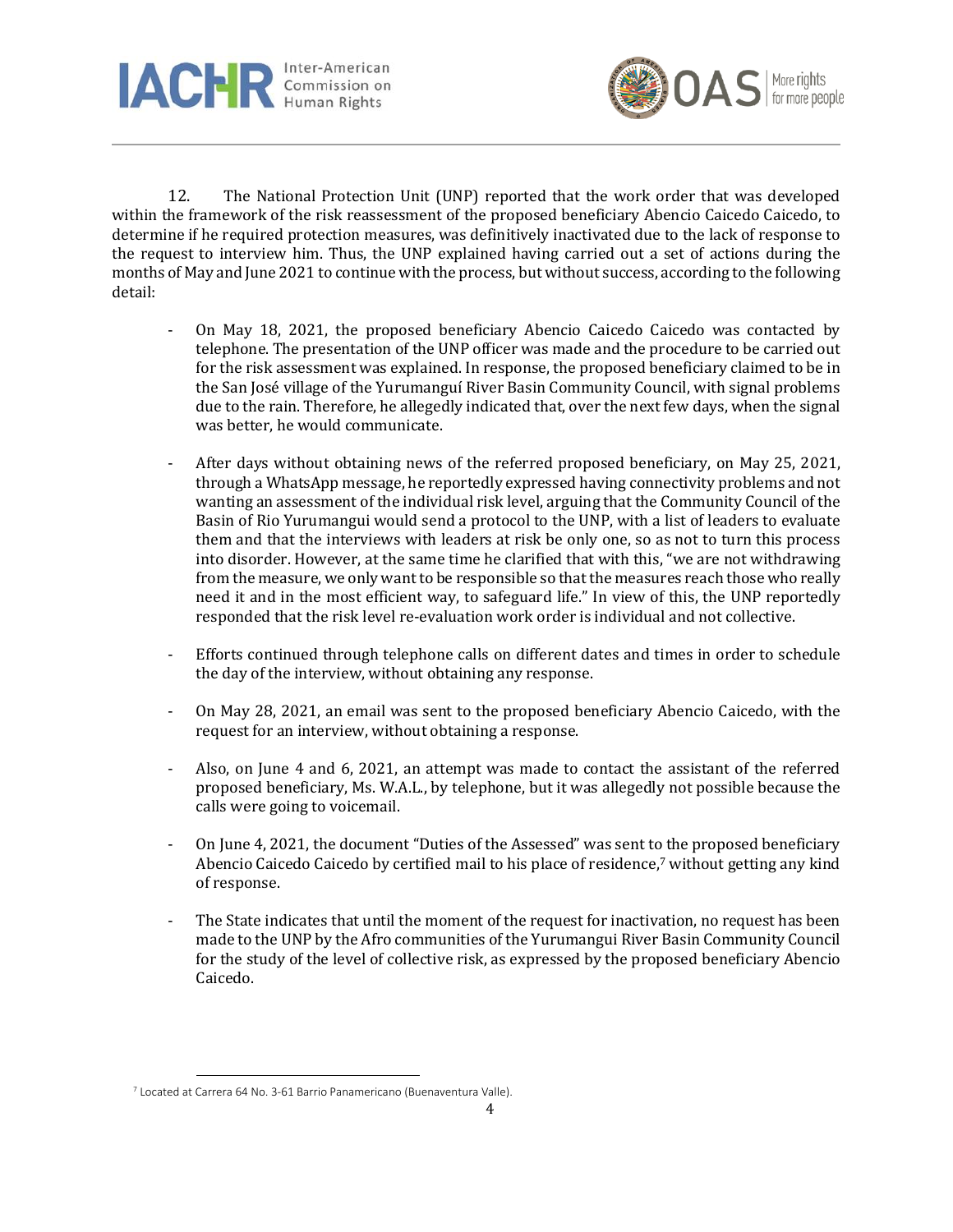



13. By virtue of the foregoing and not having been able to carry out the corresponding interviews, on June 15, 2021, the UNP filed a request for the definitive inactivation of the aforementioned risk reassessment, which was allegedly admitted.

14. The State also reported that the Commission for the Search for Disappeared Persons requested information from the Office of the Attorney General of the Nation on the process of activating the Urgent Search Mechanism and, in the absence of a response, forwarded the request to the Delegate for Citizen Security of this entity to verify the status of the activation of the referred mechanism in favor of the proposed beneficiaries. Furthermore, it noted that no report was found in the National Registry of Disappeared persons in the name of the proposed beneficiaries, for which the National Institute of Legal Medicine and Forensic Sciences was requested to coordinate the entry of the case to that system, in order to be able to carry out consultations and technical crossings with corpse files submitted to a medical-legal autopsy, which may contribute to the location of the victims. Along these lines, the State also reported having communicated the case to the Department of Government and Citizen Security of the Buenaventura Valle del Cauca District, so that the pertinent actions be adopted by this entity and that this contribute to verifying the facts, provide the contact details of the next of kin, as well as all the documentation that supports the search process for the proposed beneficiaries.

15. Finally, the State stated that it had asked the Black Communities Process and the Afro-Colombian National Peace Council to send the contact details of the relatives of the disappeared persons in order to obtain additional information on the facts and advance the entry of the case into the National Registry of Missing Persons.

#### **III. ANALYSIS ON THE ELEMENTS OF SERIOUSNESS, URGENCY, AND IRREPARABLE HARM**

16. The mechanism of precautionary measures is part of the Commission's function of overseeing compliance with the human rights obligations set forth in Article 106 of the Charter of the Organization of American States. These general oversight functions are established in Article 41(b) of the American Convention on Human Rights, as well as in Article 18(b) of the Statute of the IACHR. The precautionary measures mechanism is described in Article 25 of the Commission's Rules of Procedure. In accordance with that Article, the Commission grants precautionary measures in serious and urgent situations in which these measures are necessary to avoid an irreparable harm to persons.

17. The Inter-American Commission and the Inter-American Court of Human Rights ("the Inter-American Court" or "I/A Court H.R.") have repeatedly established that precautionary and provisional measures have a dual nature, both protective and precautionary.<sup>8</sup> Regarding the protective nature, these measures seek to avoid irreparable harm and protect the exercise of human rights.<sup>9</sup> To do this, the IACHR shall assess the problem raised, the effectiveness of state actions to address the situation described, and how vulnerable the persons proposed as beneficiaries would be left in case the measures

<sup>&</sup>lt;sup>8</sup> See in this regard: I/A Court H.R. Request for Provisional Measures submitted by the IACHR regarding the Bolivarian Republic of Venezuela. Order of the Inter-American Court of Human Rights of March 30, 2006, considerandum 5; I/A Court H.R. Case of Carpio Nicolle *et al*. v. [Guatemala.](https://www.corteidh.or.cr/docs/medidas/carpio_se_14.pdf) Provisional Measures. Order of July 6, 2009, considerandum 16.

<sup>9</sup> See in this regard: I/A Court H.R. Matter of Capital El Rodeo I and El Rodeo II Judicial [Confinement](https://www.corteidh.or.cr/docs/medidas/rodeo_se_01.pdf) Center. Provisional Measures regarding Venezuela. Order of the Court of February 8, 2008, considerandum 8; I/A Court H.R. Case of Bámaca Velásquez regarding [Guatemala.](https://www.corteidh.or.cr/docs/medidas/bamaca_se_10.pdf) Provisional Measures. Order of the Court of January 27, 2009, considerandum 45; I/A Court H.R. Matter of [Fernández](https://www.corteidh.or.cr/docs/medidas/fernandez_se_02.pdf) Ortega *et al*. Provisional Measures regarding Mexico. Order of the Court of April 30, 2009, considerandum 5; I/A Court H.R. Matter of [Milagro](https://www.corteidh.or.cr/docs/medidas/sala_se_01.pdf) Sala. Request for Provisional Measures regarding Argentina. Order of the Inter-American Court of Human Rights of November 23, 2017, considerandum 5 [only in Spanish].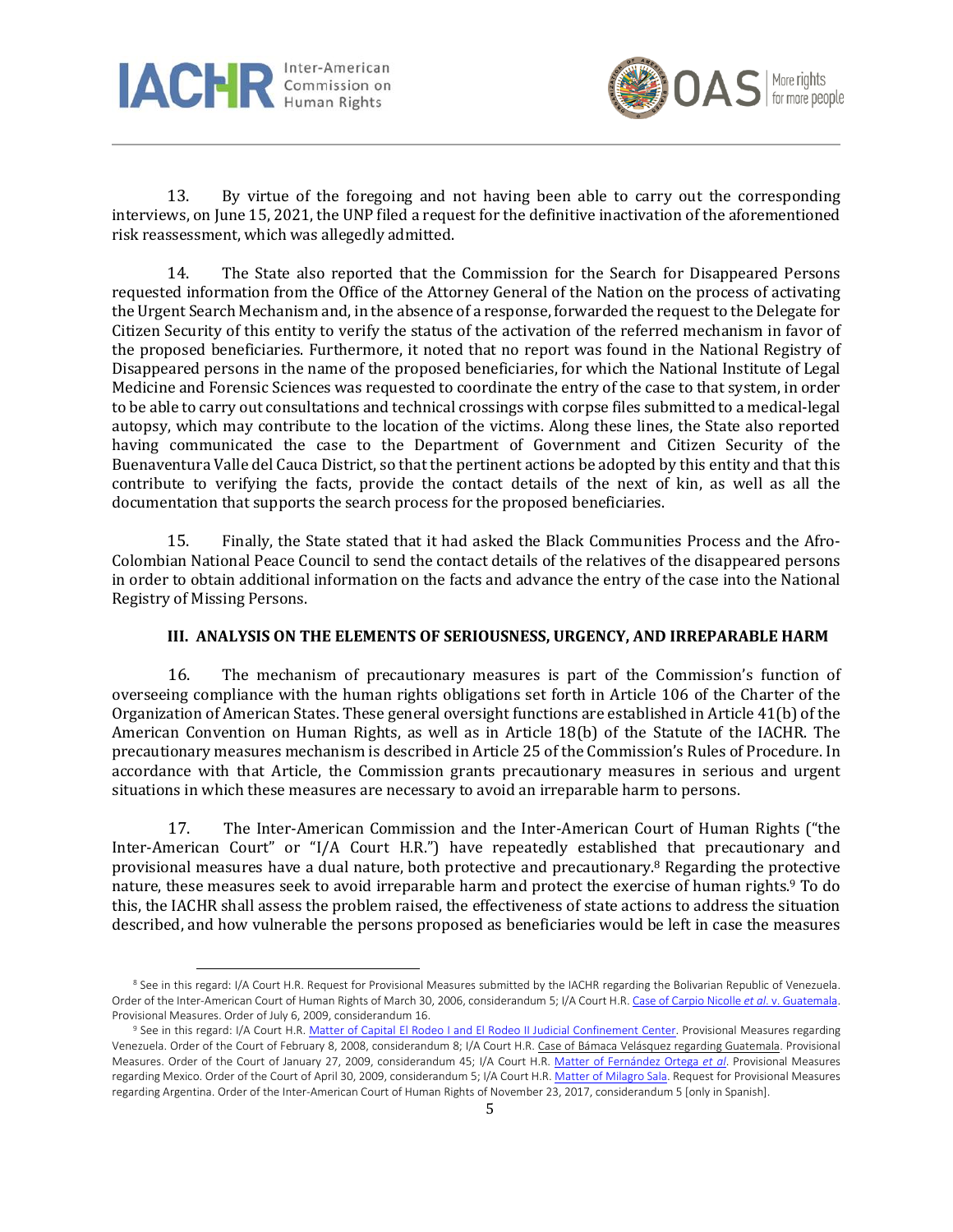



are not adopted.<sup>10</sup> Regarding their precautionary nature, these measures have the purpose of preserving legal situations while under the consideration of the IACHR. The precautionary nature aims at safeguarding the rights at risk until the petition pending before the inter-American system is resolved. Their object and purpose are to ensure the integrity and effectiveness of an eventual decision on the merits and, thus, avoid any further infringement of the rights at issue, a situation that may adversely affect the useful effect (*effet utile*) of the final decision. In this regard, precautionary or provisional measures enable the State concerned to comply with the final decision and, if necessary, to implement the ordered reparations.<sup>11</sup> In the process of reaching a decision, and according to Article 25(2) of the Rules of Procedure, the Commission recalls that:

- a. "serious situation" refers to a grave impact that an action or omission can have on a protected right or on the eventual effect of a pending decision in a case or petition before the organs of the inter-American system;
- b. "urgent situation" refers to risk or threat that is imminent and can materialize, thus requiring immediate preventive or protective action; and
- c. "irreparable harm" refers to injury to rights which, due to their nature, would not be susceptible to reparation, restoration or adequate compensation.

18. In analyzing those requirements, the Commission reiterates that the facts supporting a request for precautionary measures need not be proven beyond doubt. The information provided should be assessed from a *prima facie* standard of review to determine whether a serious and urgent situation exists.<sup>12</sup> In the same way, according to its mandate, the Commission is not called upon to find any individual liabilities or to determine whether there have been human rights violations regarding the applicable instruments, since this would demand an analysis on the merits, which is better suited to a petition or case. The following analysis relates exclusively to the elements established in Article 25 of the Rules of Procedure, which can be resolved without making any determinations on the merits.<sup>13</sup>

19. When analyzing the requirement of *seriousness*, the Commission deems it pertinent to take into account the context, as well as the specific characteristics of the proposed beneficiaries, who are Afro-descendants and exercise a leadership role and defend the human rights of their communities in the rural area of Buenaventura and in the basin of the Yurumanguí river.

<sup>&</sup>lt;sup>10</sup> See in this regard: I/A Court H.R. Matter of [Milagro](https://www.corteidh.or.cr/docs/medidas/sala_se_01.pdf) Sala. Request for Provisional Measures regarding Argentina. Order of the Inter-American Court of Human Rights of November 23, 2017, considerandum 5 [only in Spanish]; I/A Court H.R. Matter of Capital El Rodeo I and El Rodeo II [Judicial](https://www.corteidh.or.cr/docs/medidas/rodeo_se_01.pdf) [Confinement](https://www.corteidh.or.cr/docs/medidas/rodeo_se_01.pdf) Center. Provisional Measures regarding Venezuela. Order of the Court of February 8, 2008, considerandum 9; I/A Court H.R. [Matter](https://www.corteidh.or.cr/docs/medidas/placido_se_01.pdf) of the Criminal Institute of Plácido de Sá [Carvalho.](https://www.corteidh.or.cr/docs/medidas/placido_se_01.pdf) Provisional Measures regarding Brazil. Order of the Inter-American Court of Human Rights of February 13, 2017, considerandum 6 [only in Spanish].

<sup>&</sup>lt;sup>11</sup> See in this regard: I/A Court H.R. Matter of Capital El Rodeo I and El Rodeo II Judicial [Confinement](https://www.corteidh.or.cr/docs/medidas/rodeo_se_01.pdf) Center. Provisional Measures regarding Venezuela. Order of the Court of February 8, 2008, considerandum 7; I/A Court H.R. Matter of "El Nacional" and "Así es la Noticia" [newspapers.](https://www.corteidh.or.cr/docs/medidas/elnacional_se_02.pdf) Provisional Measures regarding Venezuela. Order of the Court of November 25, 2008, considerandum 23; I/A Court H.R. Matter of Luis [Uzcátegui.](https://www.corteidh.or.cr/docs/medidas/uzcategui_se_04.pdf) Provisional Measures regarding Venezuela. Order of the Court of January 27, 2009, considerandum 19.

 $12$  In this regard, for instance, referring to provisional measures, the Inter-American Court has indicated that a minimum of detail and information is required to assess, *prima facie*, whether an extremely serious and urgent situation exists. I/A Court H.R. Matter of Children [Deprived](https://www.corteidh.or.cr/docs/medidas/febem_se_03.pdf) of Liberty in the "[Complexo](https://www.corteidh.or.cr/docs/medidas/febem_se_03.pdf) do Tatuapé" of the Fundação CASA. Request for extension of provisional measures. Provisional Measures regarding Brazil. Order of the Inter-American Court of Human Rights of July 4, 2006. Considerandum 23.

 $<sup>13</sup>$  In this regard, the Court has indicated that "[it] cannot, in a provisional measure, consider the merits of any arguments pertinent to issues</sup> other than those which relate strictly to the extreme gravity, urgency, and the necessity to avoid irreparable damage to persons." See in this regard: I/A Court H.R. Matter of James *et al*. regarding Trinidad and Tobago. Order of the Inter-American Court of Human Rights of August 29, 1998, considerandum 6; I/A Court H.R. Case of Barrios Family v. [Venezuela.](https://www.corteidh.or.cr/docs/medidas/barrios_se_03.pdf) Provisional Measures, Order of the Inter-American Court of Human Rights of April 22, 2021, considerandum 2 [only in Spanish].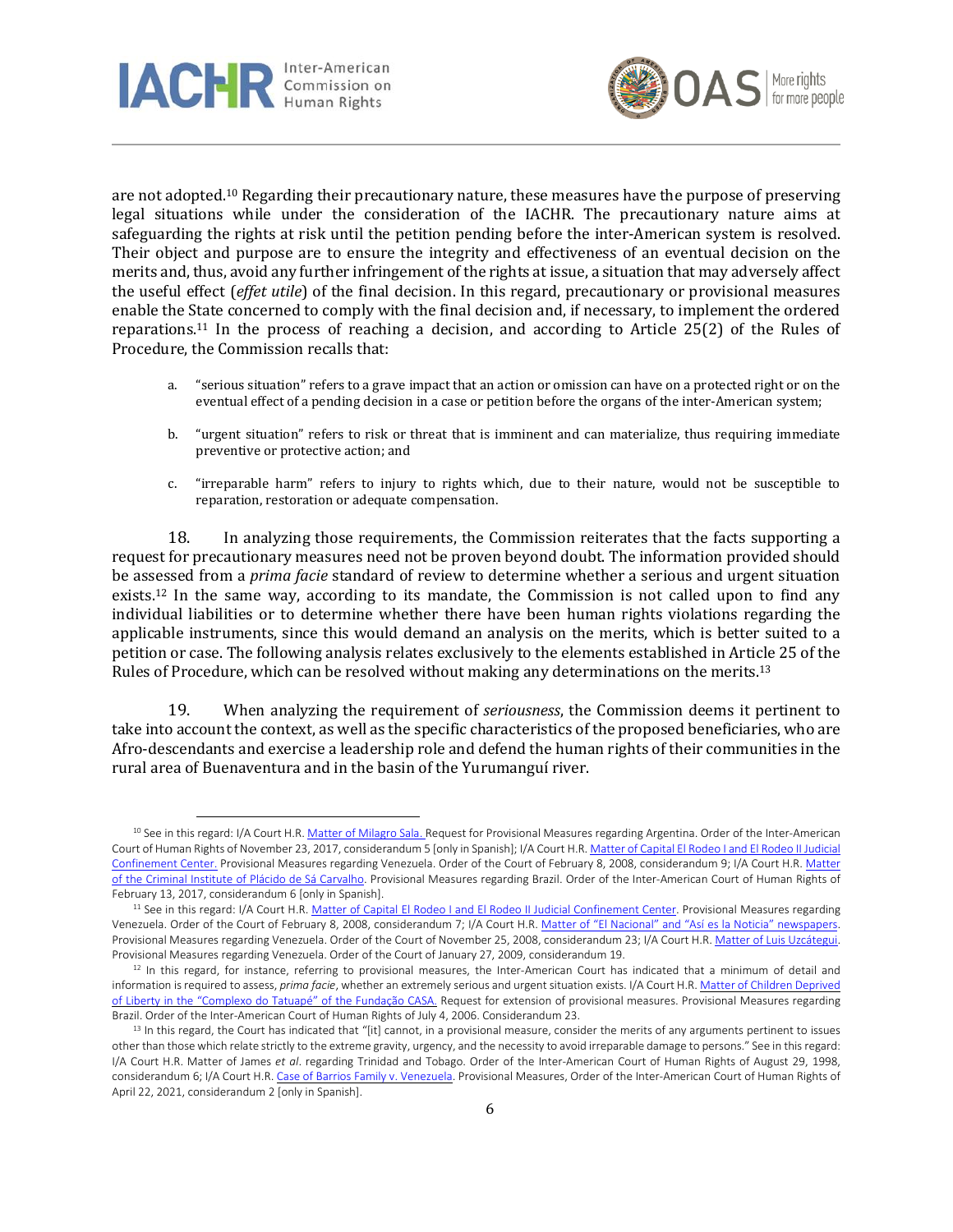



20. Thus, in the first place, the Commission recalls that, since the beginning of the negotiations for the signing of the Peace Agreement in Colombia, the situation of human rights defenders and social leaders in the country has been monitored. In this way, in its 2019 report it has observed that after the signing of the recent Peace Agreement, violent and deadly attacks, particularly assassinations and threats against leaders and human rights defenders, have increased steadily. This trend has been reflected both in the figures of civil society, the Office of the High Commissioner for Human Rights (OHCHR), and even state institutions.<sup>14</sup> Such institutions have identified that one of the sources of violence is precisely the presence of conflict actors who have not demobilized, <sup>15</sup> which coincides with what is alleged by the applicants. Moreover, it is noted that, according to the applicants, the situation of violence in the area where the proposed beneficiaries exercised their leadership has been the subject of public complaint to various state entities, and even to other civil society actors, as well as to the international community (see *supra* paras. 8-10).

21. Second, the Commission observes that the proposed beneficiaries are Afro-descendant social leaders, whose situation is said to be related to their efforts to defend Afro-descendant communities and their territories in the region. The Commission takes into account that, as identified in its monitoring work, Afro-descendant defenders are exposed to a greater risk and additional forms of discrimination, 16 which translates into a differentiated risk compared to other groups of defenders. The foregoing is of special importance to the extent that, according to the applicants, the proposed beneficiaries carry out activities inherent to their territorial organization. Along the same lines, the applicants alleged that the Constitutional Court of Colombia considered that the inhabitants of the Yurumanguí river basin are part of special protection groups in response to the issue of internal forced displacement (see *supra* para. 4).<sup>17</sup>

22. In addition to this, as a third element, the Commission has identified that people of African descent who have adopted measures against illegal uses of their territories are who have been most affected by violence in Colombia.<sup>18</sup> The foregoing provides important contextual elements to understand the situation of the proposed beneficiaries, since, according to the applicants, for more than two decades the inhabitants of the Yurumanguí river basin have been able to prevent the use of illicit crops, and as a consequence they have been exposed to specially serious events (see *supra* para. 4).

23. The contextual elements show the vulnerability to which people of African descent are exposed in the area. In particular, those who exercise leadership tasks, such as the one exercised by the two proposed beneficiaries in the community processes of the Yurumanguí river basin (see *supra* para. 5). In this particular matter, the Commission notes that the two identified persons have been missing since November 28, 2021, after leaving their homes to carry out activities related to their leadership and territorial organization (see *supra* para. 6). In this regard, the applicants indicated that they reported the case in December 2021 to various internal institutions, including the Prosecutor's Office, with the aim of

<sup>&</sup>lt;sup>14</sup> IACHR. Report on the Situation of Human Rights [Defenders](https://www.oas.org/es/cidh/informes/pdfs/DefensoresColombia.pdf) and Social Leaders in Colombia. 2019, paragraphs 42 and 43.

<sup>15</sup> *Ibid*, paragraph 44.

<sup>16</sup> *Ibid*, paragraph 65.

<sup>&</sup>lt;sup>17</sup> The IACHR takes note that the aforementioned order, No.005 of 2009 of the Constitutional Court, reinforces the protection of the fundamental rights of the Afro-descendant population in the framework of the unconstitutional state of affairs, declared in judgment T-025 of 2004; and it particularly emphasizes the extraordinary, accentuated, and aggravated risks faced by black communities due to the exacerbation of racism and racial discrimination in the context of forced displacement. Similarly, that court urges the need for a differential approach that recognizesthe diversity of Afro-descendant victims of the armed conflict. See: Constitutional Court of Colombia, MP: Manuel José Cepeda Espinosa, Order No. January 26, 2009

<sup>18</sup> *Ibid*, paragraph 51.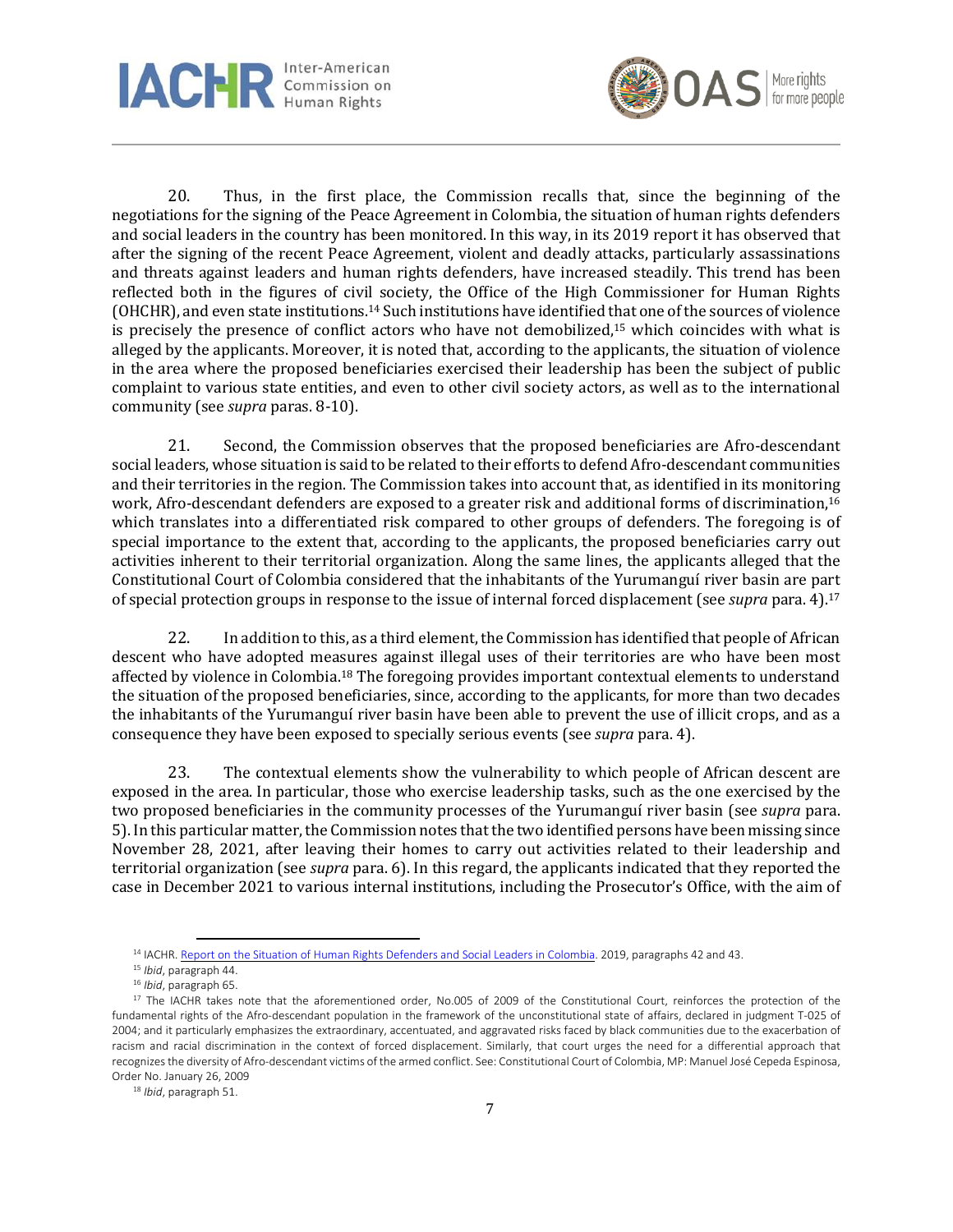



adopting the corresponding measures, such as the activation of the Urgent Search Mechanism (see *supra* para. 7).

24. In this regard, the State reported that an investigation is being carried out for the crime of forced disappearance, under the terms of the domestic criminal law of Colombia. The State specified that the investigation is in the "active investigation" stage (see *supra* para. 11). At the same time, the State also reported on the actions taken by the National Protection Unit to contact the proposed beneficiary Abencio Caicedo Caicedo between May and June 2021 with a view to carrying out a risk assessment, as well as the responses obtained from him (see *supra* para. 12). In addition to this, the State stated that the Commission for the Search for Disappeared Persons has requested information on the activation of the Urgent Search Mechanism from the Delegate for Citizen Security of the Attorney General's Office; that the National Institute of Legal Medicine and Forensic Sciences has been required to coordinate the admission of the case of the proposed beneficiaries to that system; that the case has also been brought to the attention of the Department of Government and Citizen Security of the District of Buenaventura Valle del Cauca; and that the Black Communities Process and the Afro-Colombian National Peace Council have been requested to send the contact details of the relatives of the disappeared persons (see *supra* paras. 14 and 15).

25. However, after assessing all the information as a whole, the Commission understands that it is not controversial that the two proposed beneficiaries remain missing, according to the applicants, since November 28, 2021. Also, there are no details on whether the Urgent Search Mechanism has been effectively activated, and the verification of its activation status is in process, as well as the actions carried out in this regard, and there are also no indications leading to find his whereabouts. Previous evaluations are worrisome considering that the applicants indicated that "the corpses" of the proposed beneficiaries could be found in the Micay river, Zaragoza village (see *supra* para. 7). The Commission also notes that on December 3, 2021, the Commission for the Clarification of Truth, Coexistence, and Non-Repetition of Colombia vehemently rejected the disappearance of the leaders of Yurumanguí, Valle del Cauca, Abencio Caicedo Caicedo and Edinsón Valencia García.<sup>19</sup> As indicated, both are members of the Committee for the Promotion of Collective Reparation of the Yurumanguí River Basin and subjects of special protection.<sup>20</sup> Subsequently, on December 9, 2021, the Comprehensive System for Peace, made up of the Unit for the Search of Persons Presumed Disappeared, the Truth Commission, and the Special Jurisdiction for Peace, called to respect the lives of both persons and a call to the corresponding authorities to take measures to guarantee the non-repetition of these events.<sup>21</sup>

26. Based on the previous considerations and in light of the *prima facie* standard, the Commission considers that the rights to life and personal integrity of Abencio Caicedo Caicedo and Edinsón Valencia García are at serious risk, to the extent that since On November 28, 2021, to date there have been no news about their fate or whereabouts.

27. Regarding the requirement of *urgency*, the Commission deems that it has been met, inasmuch as the passage of time without establishing their whereabouts is likely to generate greater impacts on the rights to life and personal integrity of the proposed beneficiaries. In this sense, more than a month has passed since the proposed beneficiaries disappeared, and despite an investigation in the

<sup>&</sup>lt;sup>19</sup> Truth Commission, On the [disappearance](https://comisiondelaverdad.co/actualidad/comunicados-y-declaraciones/sobre-la-desaparicion-de-lideres-en-yurumangui) of leaders in Yurumanguí, December 3, 2021.

<sup>20</sup> *Ibidem*

<sup>21</sup> Truth Commission, [Comprehensive](https://comisiondelaverdad.co/actualidad/comunicados-y-declaraciones/sistema-integral-para-la-paz-hace-un-llamado-para-respetar-la-vida-de-los-lideres-de-yurumangui) System for Peace calls for respecting the lives of the leaders of Yurumanguí, December 9, 2021.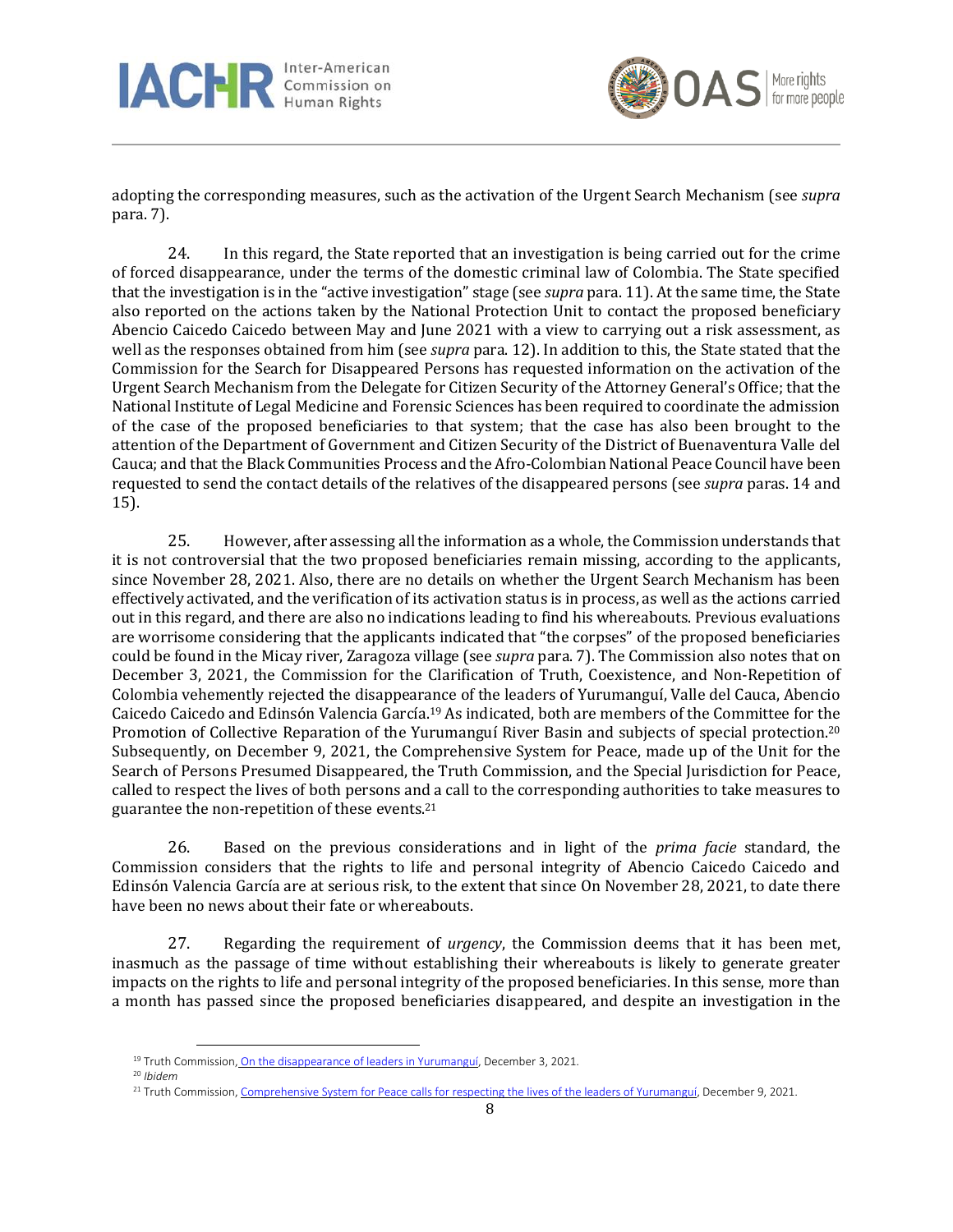



active investigation stage, the Commission observes that there is still no substantial information on their whereabouts or fate.

28. As it pertains to the requirement of *irreparable harm*, the Commission considers that it has been met, insofar as the potential impact on the rights to life and personal integrity constitutes the maximum situation of irreparability.

29. Finally, the Commission observes that the applicants also required the protection of all the leaders of the Black Communities Process *Palenque Regional El Congal*, and that of the Community Council of Yurumangui, Raposo, Cajambre, Naya, Mayorquín, Calima, and Anchicayá. However, although the Commission identifies that this request is purportedly framed in the situation of Afro-descendant human rights defenders described previously, only information of a general nature has been presented without identifying specific persons and details about their current situation. Therefore, the Commission considers that it is not possible to identify, with respect to this universe, compliance with the requirements of Article 25 of the Rules of Procedure. In any case, the Commission recalls that the State maintains its obligations under the terms of Article 1(1) of the American Convention and applicable standards.

### **IV. BENEFICIARIES**

30. The Commission declares as beneficiaries of this precautionary measure Messrs. Abencio Caicedo Caicedo and Edinsón Valencia García, who are fully identified in this proceeding.

### **V. DECISION**

31. The Inter-American Commission on Human Rights concludes that this matter meets *prima facie* the requirements of seriousness, urgency, and irreparable harm contained in Article 25 of its Rules of Procedure. Consequently, the Commission requests that Colombia:

- a) adopt the necessary measures to determine the situation and whereabouts of Abencio Caicedo Caicedo and Edinsón Valencia García, in order to protect their rights to life and personal integrity, and
- b) report on the actions taken to investigate the alleged events that led to the adoption of this resolution, so as to prevent them from reoccurring.

32. The Commission requests that the State of Colombia kindly inform the Commission, within a period of 15 days as of the date of this communication, on the adoption of the precautionary measures that have been agreed upon and to periodically update this information.

33. The Commission emphasizes that pursuant to Article 25(8) of the Commission's Rules of Procedure, the granting of precautionary measures and their adoption by the State do not constitute a prejudgment regarding the possible violation of the rights safeguarded in the American Convention and other applicable instruments.